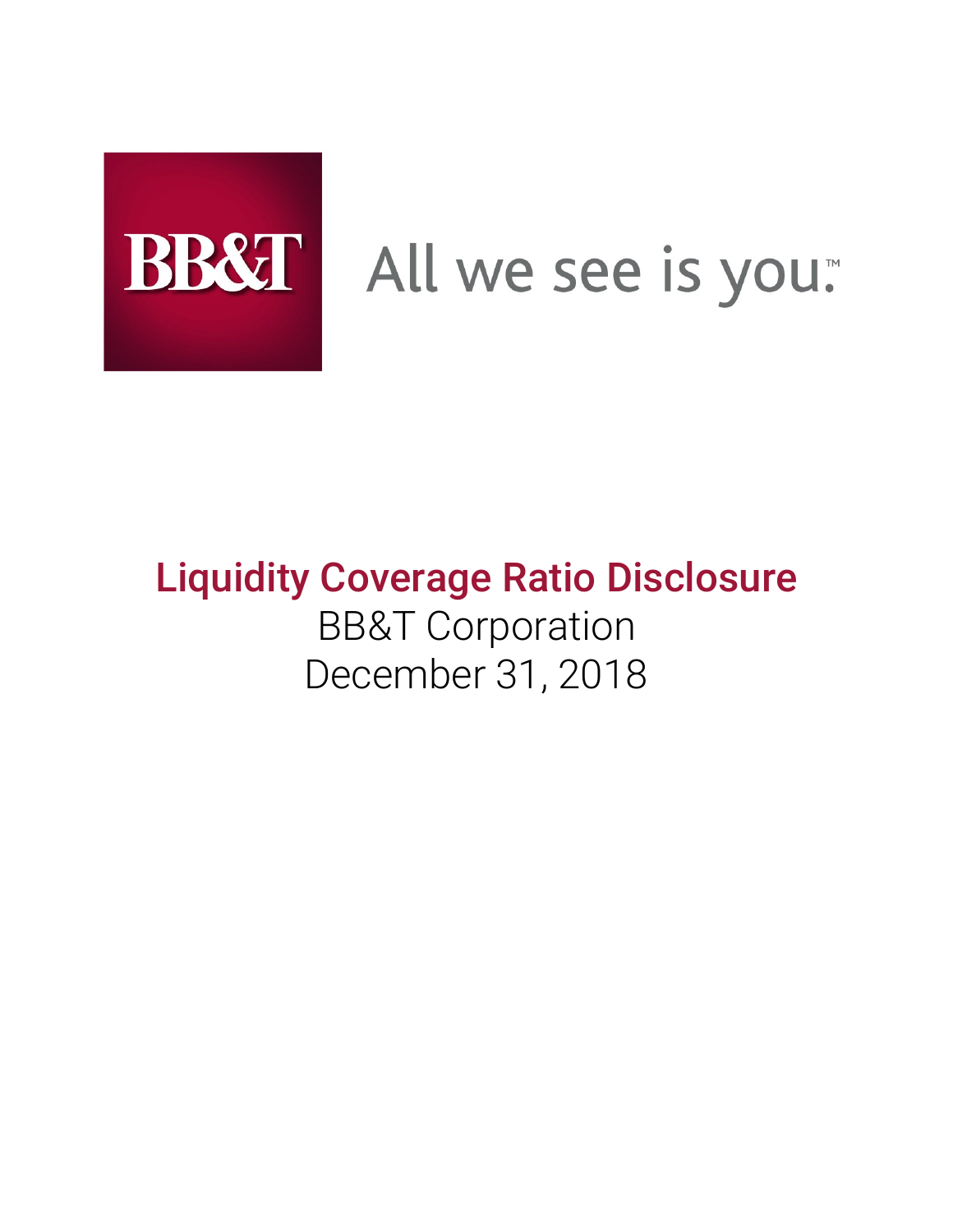# Table of Contents

|                 |                                       | Page No.       |
|-----------------|---------------------------------------|----------------|
|                 | <b>Introduction</b>                   |                |
| $\mathbf{II}$ . | Liquidity Coverage Ratio (LCR)        |                |
| III.            | Primary Drivers of LCR                |                |
| IV.             | U.S. LCR Quantitative Disclosure      |                |
| V.              | The Composition of Eligible HQLA      | $\overline{3}$ |
| VI.             | Total Net Cash Outflows Composition   |                |
|                 | VII. Concentration of Funding Sources | $\overline{3}$ |
|                 | VIII. Derivative Exposure             | 3              |
| IX.             | <b>Liquidity Management</b>           | $\overline{3}$ |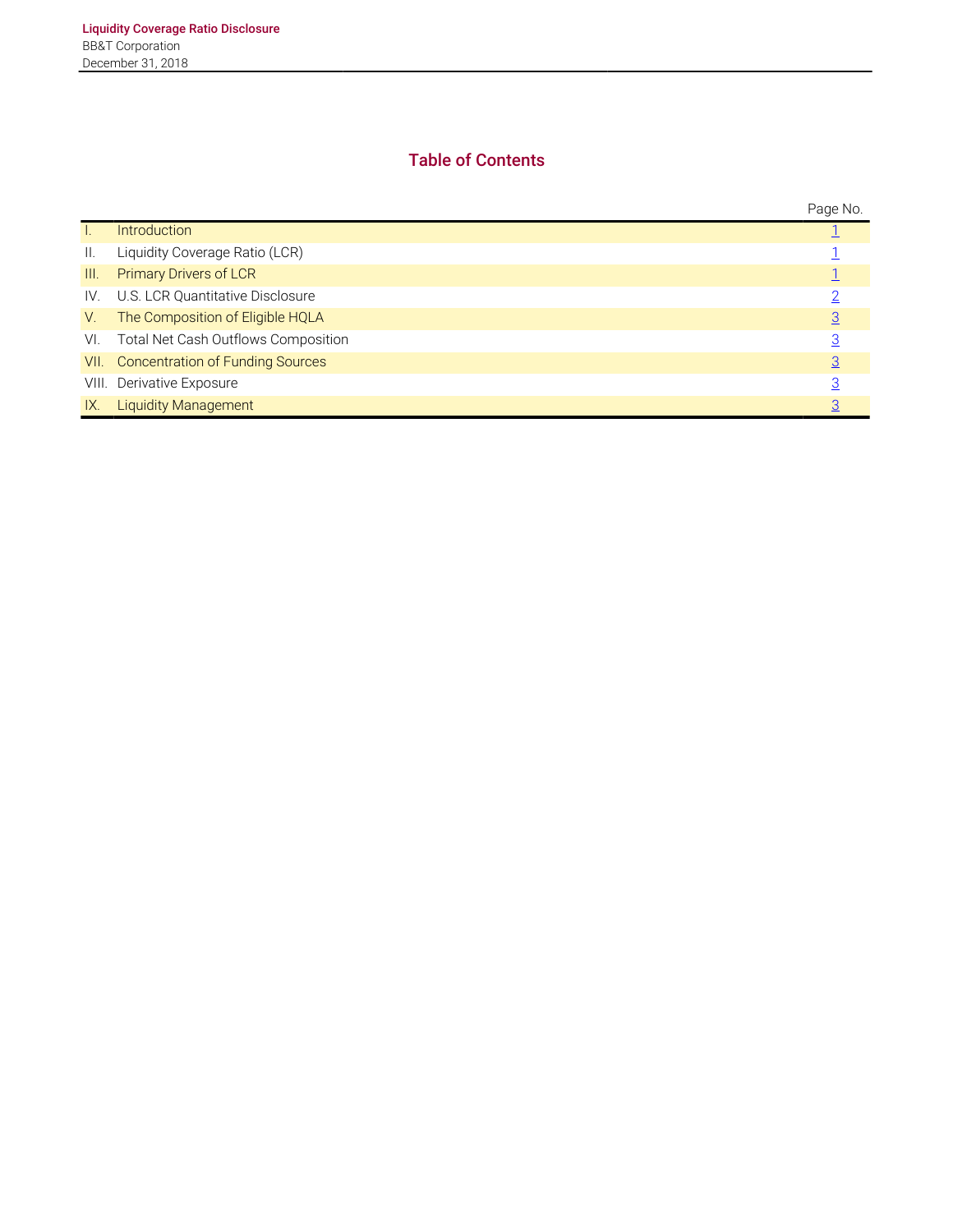#### <span id="page-2-0"></span>I. Introduction

BB&T Corporation (BB&T) is a financial holding company (FHC) headquartered in Winston-Salem, North Carolina. BB&T conducts its business operations primarily through its bank subsidiary, Branch Banking and Trust Company (Branch Bank), and other nonbank subsidiaries. BB&T's subsidiaries provide a wide range of banking and trust services for retail and commercial clients in its geographic markets, including small and mid-size businesses, corporations, public agencies, local governments and individuals, through 1,879 offices (as of December 31, 2018) and BB&T's digital platform. BB&T's objective is to offer clients a full array of products to meet all their needs.

On February 7, 2019, BB&T entered into an agreement and plan of merger, by and between BB&T and SunTrust, Inc. (SunTrust) Banks, pursuant to which SunTrust will merge with and into BB&T. The merger agreement has been unanimously approved by both companies' Boards of Directors. The merger is expected to close late in the third or fourth quarter of 2019, subject to satisfaction of closing conditions, including receipt of customary regulatory approvals and approval by the shareholders of each company. Refer to "Note 20. Subsequent Events" and Part 1, Item 1 in BB&T's Annual Report on Form 10-K for the year ended December 31, 2018 for additional information on the pending merger.

#### <span id="page-2-1"></span>II. Liquidity Coverage Ratio (LCR)

The U.S. Liquidity Coverage Ratio: Liquidity Risk Measurement Standards (the LCR Rule), was adopted in 2014 by the Board of Governors of the Federal Reserve System (FRB), The Office of the Comptroller of the Currency (OCC), and the Federal Deposit Insurance Corporation (FDIC). The FRB also implemented a modified version of the liquidity coverage ratio requirement (modified LCR) as an enhanced prudential standard for bank holding companies and savings and loan holding companies with \$50 billion or more in total consolidated assets but not more than \$250 billion that are not internationally active (a modified LCR holding company). BB&T is considered to be a "modified LCR" holding company.

The LCR requires a covered company to maintain an amount of unencumbered high-quality liquid assets (HQLA amount) sufficient to meet its total stressed net cash outflows over a prospective 30 calendar-day period, as calculated in accordance with the prescribed US LCR rule. The modified LCR applies a factor of 0.7 to total net cash outflows.

BB&T is subject to the modified LCR requirements and to the LCR public disclosure requirements on a consolidated basis. On a quarterly basis BB&T is required to disclose the average monthly modified LCR over the past quarter. BB&T also discloses quantitative and qualitative information on certain portions of its LCR components.

Under existing LCR rules, BB&T would become subject to the full LCR requirements at the completion of the proposed merger of equals with SunTrust, subject to the LCR rule transition provisions. However, in October 2018, the federal banking agencies proposed changes to applicability thresholds for liquidity requirements that would amend the full LCR such that BHC's with assets between \$250 billion and \$700 billion, and less than \$75 billion in certain other risk related exposures, would be subject to a reduced full LCR.

### <span id="page-2-2"></span>III. Primary Drivers of LCR

The primary drivers of BB&T's U.S. LCR include changes in total HQLA and composition of Level 1 and Level 2 assets, as well as changes in net cash outflows. BB&T's LCR can vary over time through a combination of structural balance sheet changes in both the overall amount and mix of its assets and liabilities, as well as movements in the market volatility that impact the fair value of the investment portfolio. For the quarterly period ending December 31, 2018, BB&T's average monthly modified U.S. LCR was 127% compared to the regulatory minimum for such entities of 100%, which puts BB&T in full compliance with the rule. The LCR can experience volatility due to issues like maturing debt rolling into the 30 day measurement period, or client inflows and outflows. The daily change in BB&T's modified LCR can be positive or negative, with negative changes representing a reduction in measured liquidity. The daily change in BB&T's modified LCR averaged less than 2% during the fourth quarter of 2018 with a maximum change of approximately 4%.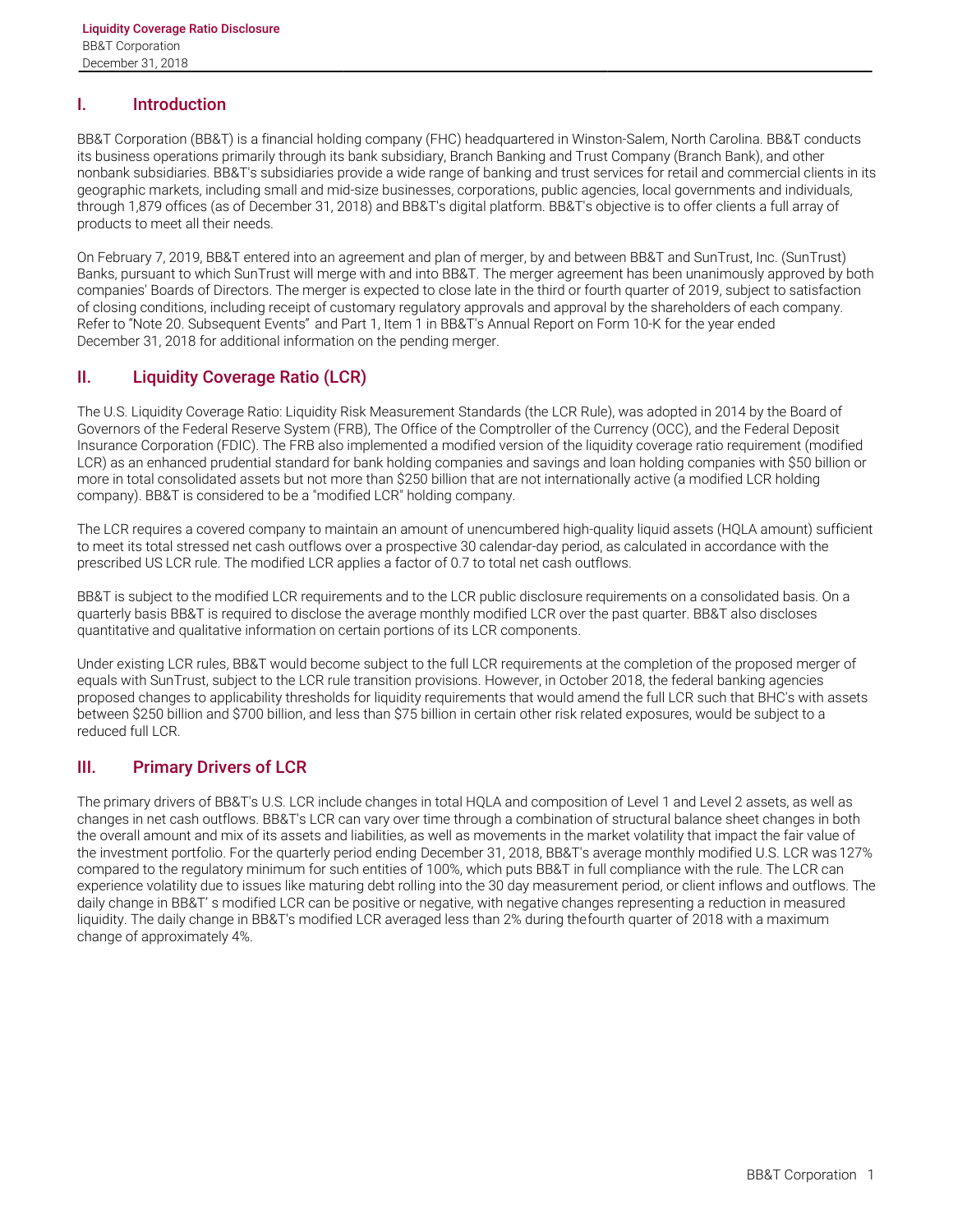# <span id="page-3-0"></span>IV. U.S. LCR Quantitative Disclosure

The table below presents detail on BB&T's consolidated average LCR, including HQLA, Cash Outflow & Cash Inflow, for the three months ended December 31, 2018. As per LCR rules for modified LCR holding companies, averages are calculated using monthend balances.

| Three Months Ended December 31, 2018<br>(dollars in millions) |                                                                                                                                 |    | Average<br>Average<br>Unweighted<br>Weighted Amount<br>Amount |                     |                             |  |  |
|---------------------------------------------------------------|---------------------------------------------------------------------------------------------------------------------------------|----|---------------------------------------------------------------|---------------------|-----------------------------|--|--|
| <b>HIGH-QUALITY LIQUID ASSETS</b>                             |                                                                                                                                 |    |                                                               |                     |                             |  |  |
|                                                               | 1. Total eligible high-quality liquid assets (HQLA), of which:                                                                  | \$ | 32,101                                                        | \$                  | 30,218                      |  |  |
| 2.                                                            | Eligible level 1 liquid assets                                                                                                  |    | 19,547                                                        |                     | 19,547                      |  |  |
| 3.                                                            | Eligible level 2A liquid assets                                                                                                 |    | 12,554                                                        |                     | 10,671                      |  |  |
| 4.                                                            | Eligible level 2B liquid assets                                                                                                 |    |                                                               |                     |                             |  |  |
| <b>CASH OUTFLOW AMOUNTS</b>                                   |                                                                                                                                 |    |                                                               |                     |                             |  |  |
|                                                               | 5. Deposit outflow from retail customers and counterparties, of which:                                                          |    | 104,927                                                       |                     | 6,413                       |  |  |
| 6.                                                            | Stable retail deposit outflow                                                                                                   |    | 61,207                                                        |                     | 1,836                       |  |  |
| 7.                                                            | Other retail funding                                                                                                            |    | 41.376                                                        |                     | 4,147                       |  |  |
| 8.                                                            | Brokered deposit outflow                                                                                                        |    | 2,344                                                         |                     | 430                         |  |  |
| 9.                                                            | Unsecured wholesale funding outflow, of which:                                                                                  |    | 46,054                                                        |                     | 20,657                      |  |  |
| 10.                                                           | Operational deposit outflow                                                                                                     |    | 10,032                                                        |                     | 2,498                       |  |  |
| 11.                                                           | Non-operational funding outflow                                                                                                 |    | 35,872                                                        |                     | 18,009                      |  |  |
| 12.                                                           | Unsecured debt outflow                                                                                                          |    | 150                                                           |                     | 150                         |  |  |
| 13.                                                           | Secured wholesale funding and asset exchange outflow                                                                            |    | 12,574                                                        |                     | 2,071                       |  |  |
|                                                               | 14. Additional outflow requirements, of which:                                                                                  |    | 48,049                                                        |                     | 6,354                       |  |  |
| 15.                                                           | Outflow related to derivative exposures and other collateral requirements                                                       |    | 181                                                           |                     | 181                         |  |  |
| 16.                                                           | Outflow related to credit and liquidity facilities including unconsolidated structured transactions and<br>mortgage commitments |    | 47,868                                                        |                     | 6,173                       |  |  |
| $1/$ .                                                        | Other contractual funding obligations outflow                                                                                   |    | 232                                                           |                     | 232                         |  |  |
|                                                               | 18. Other contingent funding obligations outflow                                                                                |    |                                                               |                     |                             |  |  |
|                                                               | 19. TOTAL CASH OUTFLOW                                                                                                          | Ś  | 211,836                                                       | \$                  | 35,727                      |  |  |
| <b>CASH INFLOW AMOUNTS</b>                                    |                                                                                                                                 |    |                                                               |                     |                             |  |  |
|                                                               | 20. Secured lending and asset exchange cash inflow                                                                              | \$ | 218                                                           | $\hat{\mathcal{S}}$ | 206                         |  |  |
|                                                               | 21. Retail cash inflow                                                                                                          |    | 1,056                                                         |                     | 528                         |  |  |
|                                                               | 22. Unsecured wholesale cash inflow                                                                                             |    | 1,586                                                         |                     | 814                         |  |  |
| 23.                                                           | Other cash inflows, of which:                                                                                                   |    | 167                                                           |                     | 167                         |  |  |
| 24.                                                           | Net derivative cash inflow                                                                                                      |    | 4                                                             |                     | $\overline{4}$              |  |  |
| 25.                                                           | Securities cash inflow                                                                                                          |    | 113                                                           |                     | 113                         |  |  |
| 26.                                                           | Broker-dealer segregated account inflow                                                                                         |    | 50                                                            |                     | 50                          |  |  |
| 27.                                                           | Other cash inflow                                                                                                               |    |                                                               |                     |                             |  |  |
|                                                               | <b>28. TOTAL CASH INFLOW</b>                                                                                                    | \$ | 3,027                                                         | \$                  | 1,715                       |  |  |
|                                                               |                                                                                                                                 |    |                                                               |                     | Average Amount <sup>1</sup> |  |  |
|                                                               | 29. HQLA AMOUNT                                                                                                                 |    |                                                               | \$                  | 30,218                      |  |  |
|                                                               | 30. TOTAL NET CASH OUTFLOW AMOUNT EXCLUDING THE MATURITY MISMATCH ADD-ON                                                        |    |                                                               |                     | N/A                         |  |  |
|                                                               | 31. MATURITY MISMATCH ADD-ON                                                                                                    |    |                                                               |                     | N/A                         |  |  |
|                                                               | 32. TOTAL NET CASH OUTFLOW AMOUNT                                                                                               |    |                                                               | \$                  | 23,808                      |  |  |
|                                                               | 33. LIQUIDITY COVERAGE RATIO (%)                                                                                                |    |                                                               |                     | 127%                        |  |  |

1 The amounts reported in this column may not equal the calculation of those amounts using component amounts reported in rows 1-28 due to technical factors such as the application of the level 2 liquid asset caps, the total inflow cap, and the application of the 0.7 factor to total net cash outflows applied to the modified LCR requirement.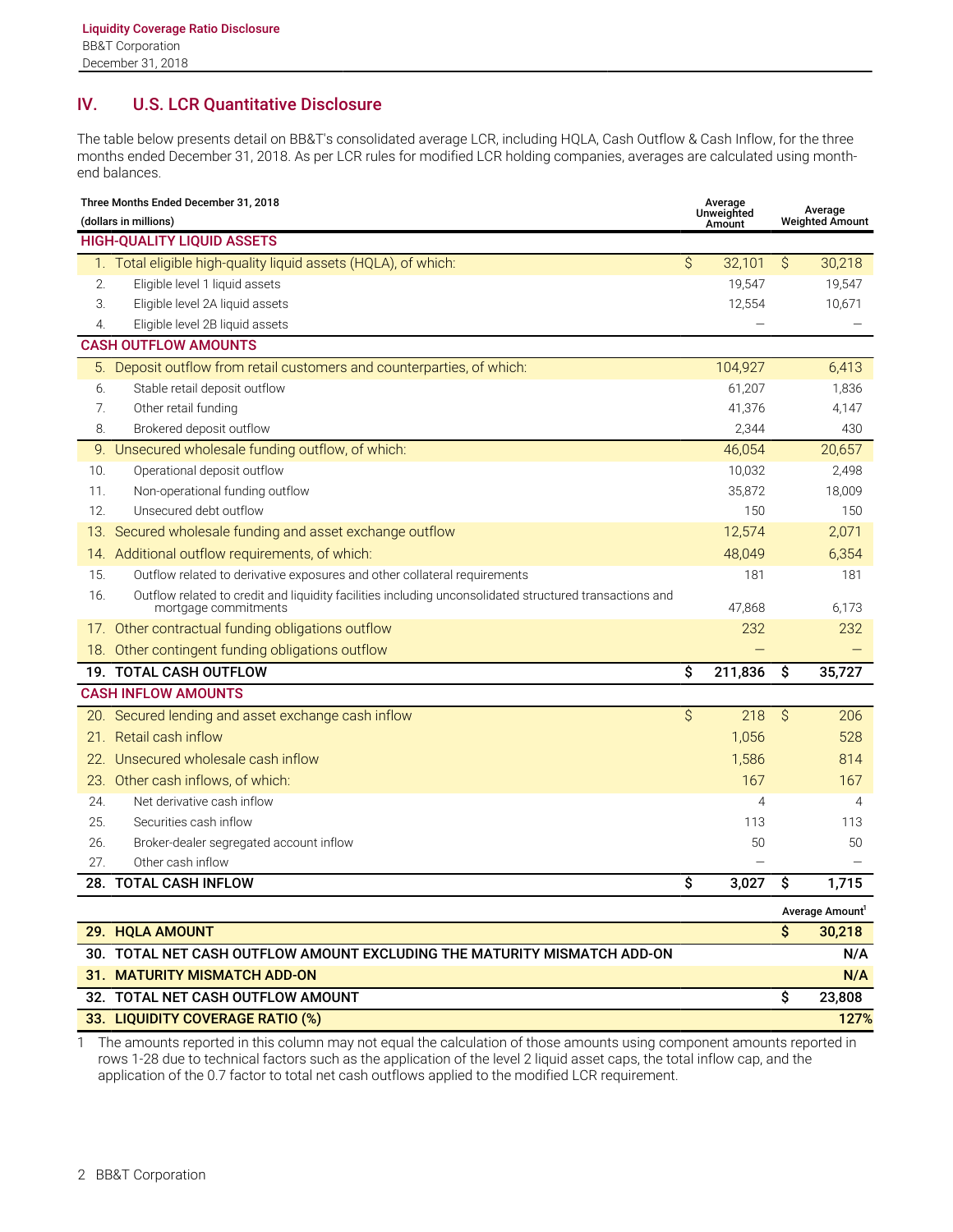# <span id="page-4-0"></span>V. The Composition of Eligible HQLA

Eligible HQLA is the amount of unencumbered liquid assets that qualify for inclusion within the numerator based on the LCR Rule. The LCR Rule divides HQLA into Level 1 assets and Level 2 assets. Level 1 includes Federal Reserve Bank balances net of reserve requirements and the highest quality liquid and readily-marketable securities issued or guaranteed by either the Department of the Treasury or a U.S. government agency. Level 2 assets are further divided into categories designated A and B. Level 2A assets are subject to a 15% haircut and include certain securities issued or guaranteed by a U.S. government enterprise and government, or central bank securities not eligible for Level 1. Level 2B assets are subject to a 50% haircut and include certain debt securities, certain U.S. municipal securities, and publicly traded common equities.

For the three months ended December 31, 2018, BB&T's average weighted monthly HQLA was \$30.2 billion, which includes \$19.5 billion of eligible Level 1 assets and \$10.7 billion of eligible Level 2 assets. BB&T currently does not qualify any Level 2B assets as HQLA.

#### <span id="page-4-1"></span>VI. Total Net Cash Outflows Composition

BB&T's net cash outflow and cash inflow amounts are calculated by multiplying average unweighted amounts by standardized outflow and inflow rates for assets, sources of funds, and obligation balances as prescribed in the LCR rule. The largest drivers of BB&T's weighted outflows are deposits, credit and liquidity commitments, and wholesale funding. BB&T's cash inflow amounts are made up primarily of retail and wholesale loan inflows. As a modified LCR holding company, BB&T is not subject to the maturity mismatch add-on.

#### <span id="page-4-2"></span>VII. Concentration of Funding Sources

#### *Deposits*

BB&T's primary source of funding is customer deposits. A significant portion of customer deposits are retail deposits, as defined in the LCR rule. These deposits are considered a stable source of funding. For the three months ended December 31, 2018, BB&T had total average unweighted retail deposits of \$104.9 billion. In addition, for the three months ended December 31, 2018, BB&T had total average unweighted unsecured wholesale operational deposits of \$10.0 billion, and total average unweighted unsecured wholesale non-operational deposits of \$35.9 billion. The remaining deposit base includes public fund deposits which are included within LCR Quantitative Disclosure table line 13, secured wholesale funding and asset exchange outflow.

#### *Wholesale Funding*

Wholesale funding is required to the extent asset growth is in excess of what can be funded with deposits. Wholesale funding is managed within liquidity policy tolerances, balance-sheet objectives, interest-rate risk considerations, and BB&T's risk appetite. Short-term borrowings may include federal funds purchased, Eurodollar deposits, commercial paper, repurchase agreements, borrowings secured by high-grade assets, and other short-term borrowings. Long-term funding consists primarily of medium-term notes issued from BB&T and bank notes and Federal Home Loan Bank advances issued through Branch Banking and Trust Company (Branch Bank).

Short- and long-term wholesale funding are monitored through BB&T's liquidity risk limit structure to ensure appropriate maturity laddering and funding source concentrations. BB&T's issuance plan takes into account factors including liquidity requirements, capital, and interest-rate risk.

#### <span id="page-4-3"></span>VIII. Derivative Exposure

BB&T uses derivatives primarily to manage economic risk related to securities, commercial loans, MSRs and mortgage banking operations, long-term debt and other funding sources. BB&T also uses derivatives to facilitate transactions on behalf of its clients. For LCR purposes, BB&T's derivative exposure does not constitute a material portion of net outflows.

#### <span id="page-4-4"></span>IX. Liquidity Management

#### *Liquidity Risk Management*

BB&T's liquidity objective is to meet demands for cash (including deposit withdrawals, payments, disbursements, debt maturity, interest, preferred and common stock dividends) 100% of the time. Liquidity is monitored both at a fully consolidated view and at a granular level by evaluating key individual legal entities and functions. In this evaluation, BB&T takes into account its capital position, overall balance sheet position (i.e., level of problem loans, loan growth and deposit growth trends), market conditions for financial firms and relative access to wholesale funding, complexity of the organization, and unique liquidity risks faced by BB&T, and ensures the liquidity profile is consistent with its risk appetite. BB&T's Funds Management, working with the lines of business, is responsible for liquidity risk management.